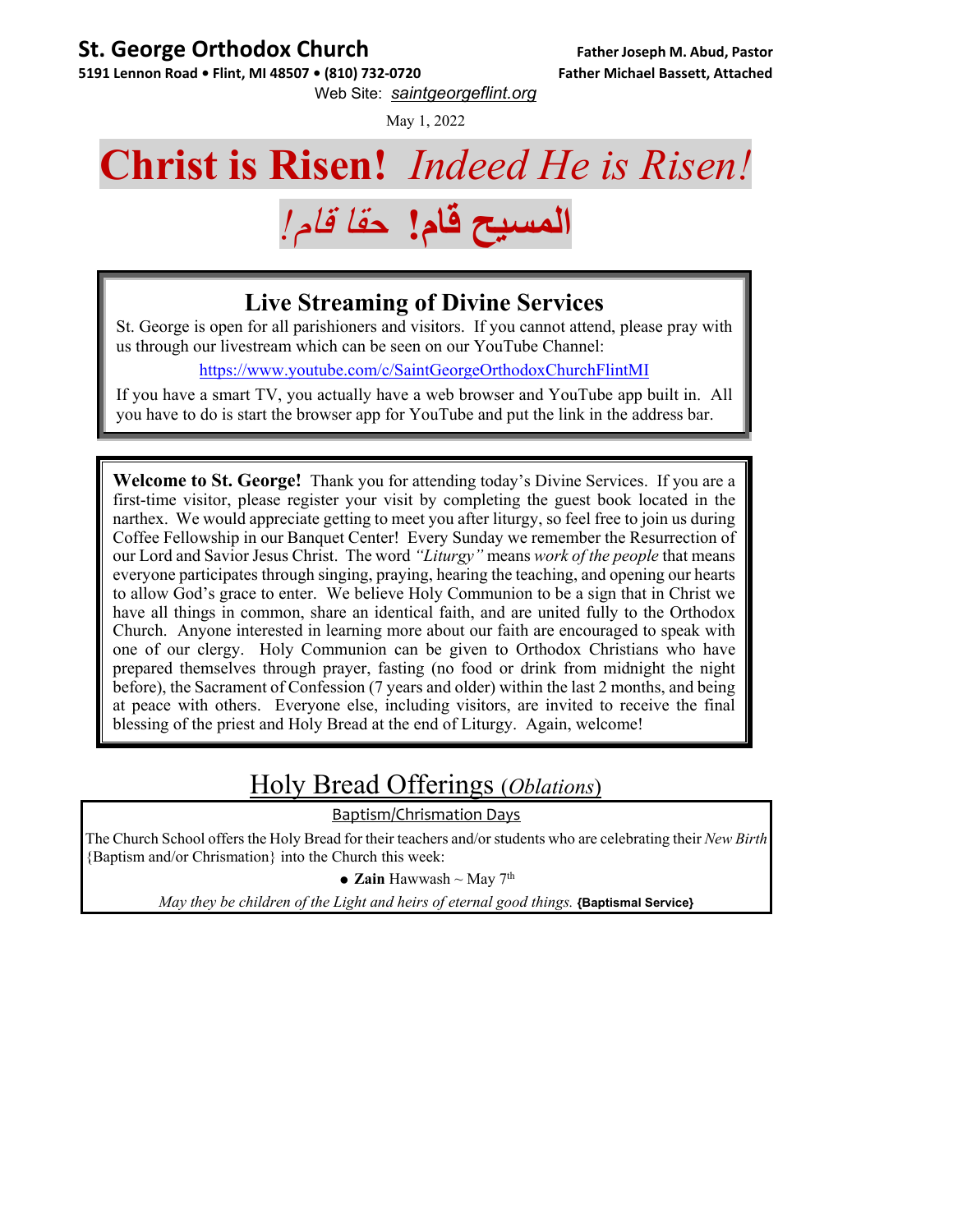- We pray for the servants of God who have fallen asleep in the Lord: **Archbishop Paul** of Chicago and the Midwest, Orthodox Church in America (+April 24<sup>th</sup>), **Charles** Koory (+April 15<sup>th</sup>), and **Hazem** Alyatim  $(+$ April 17<sup>th</sup>, son of Tony).
- Prayers are offered for our parishioners who are ill, recovering, or in need, especially His servants: **Metropolitan Paul** and **Archbishop John** who are in captivity, **Sahar** Abdallah, **Shafiqa** Abuaitah, **Suheil**  and **Abeer** Abuaita, **Laila** Abud, **Anwar** Abueita, **Jane** Abueita, **Chelsy** Abufarha, **William** Alsahouri, **Sharon** Ballreich (sister of Nancy Silpoch and Deborah Salim), **Emil** Bathish, **Cynthia** Brooks (sister of Fr. Michael), **Douglas** Coone, **Levi** Cooper, **Vera** Daoud, **Jimmy** and **Victor** David, **Ranna** Esho (friend of Batoul Burbar), **Averie** Fisher (niece of Doug and Sandy Thomas), **Elias** Gantos, **Mariam** Ghanim (mother of Manal Abuaita), **Phyllis** Good, **Nasri** Haddad, **Nadia** Ibrahim (mother of Ziyad), **Daisy** Isaac, **Dannie** Jones, **Loretta** Karpelenia (mother of Denise Ghattas), **Laura** Nassar, **Sarah** Nassar, **Jowelle** Odeh, **Aida** Raffoul, **Deborah** Salim, **Elaine** Shaheen, **Michael** Silpoch, **Georgette** Yusuf, and **Michael** Zerka (uncle of Lauren Zerka); **Tatiana** and **Xenia** Hanna who are to be brought into the Orthodox Faith through the Holy Sacraments of Baptism, Chrismation, and their First Communion.
- We also pray for our expectant parents: **Staci** and **Daniel** Bator, **Casandra** and **Daniel** Burbar, **Joselien** (daughter of Issa and Esperanza) and **David** Khoury, **Sandy** (daughter of Issa and Esperanza) and **Raad** Qumsieh, and **Jacqueline** (daughter of Anwar and Janet) and **John** Timm.

## **ANNOUNCEMENTS**

**COFFEE FELLOWSHIP** is not hosted today  $\bigcirc$ . Please offer a donation to help cover our costs ~ thanks!

**COFFEE FELLOWSHIP HOSTS** Available dates: May  $15<sup>th</sup>$ , and  $29<sup>th</sup>$   $\sim$  sign-up poster and hosting information is in the Lounge and includes bringing whatever you wish to serve and cleaning up afterwards. St. George provides coffee, cups, cream, and sugar at a charge to the host of \$25. **For more information, contact Manal Abuaita** (810-577-0028).

**Out-of-Town** Fr. Joe and Kh. Leslee will be on vacation April 28<sup>th</sup> - May 5<sup>th</sup>. *For emergencies only* while he is away*,* please call *Fr. Michael Bassett* (St. George, 989-627-9580), *Fr. Jarrod Russell* (Assumption, 810-771-4611), *Fr. Gabriel Bilas* (St. Mary Magdalene, 810-750-1401), or *Fr. Matthew Butrie* (St. Nicholas, 810-744-0070). Please pray for their safe travels.

# **GRADUATES/PARENTS**



Please email Fr. Joe (njja@aol.com) by May  $14<sup>th</sup>$  to let him know who our graduates are! They will be listed in the next issue of **The VOICE**. Information needed: name of the *High School* or



*College/University* and their degree, along with a picture to be posted.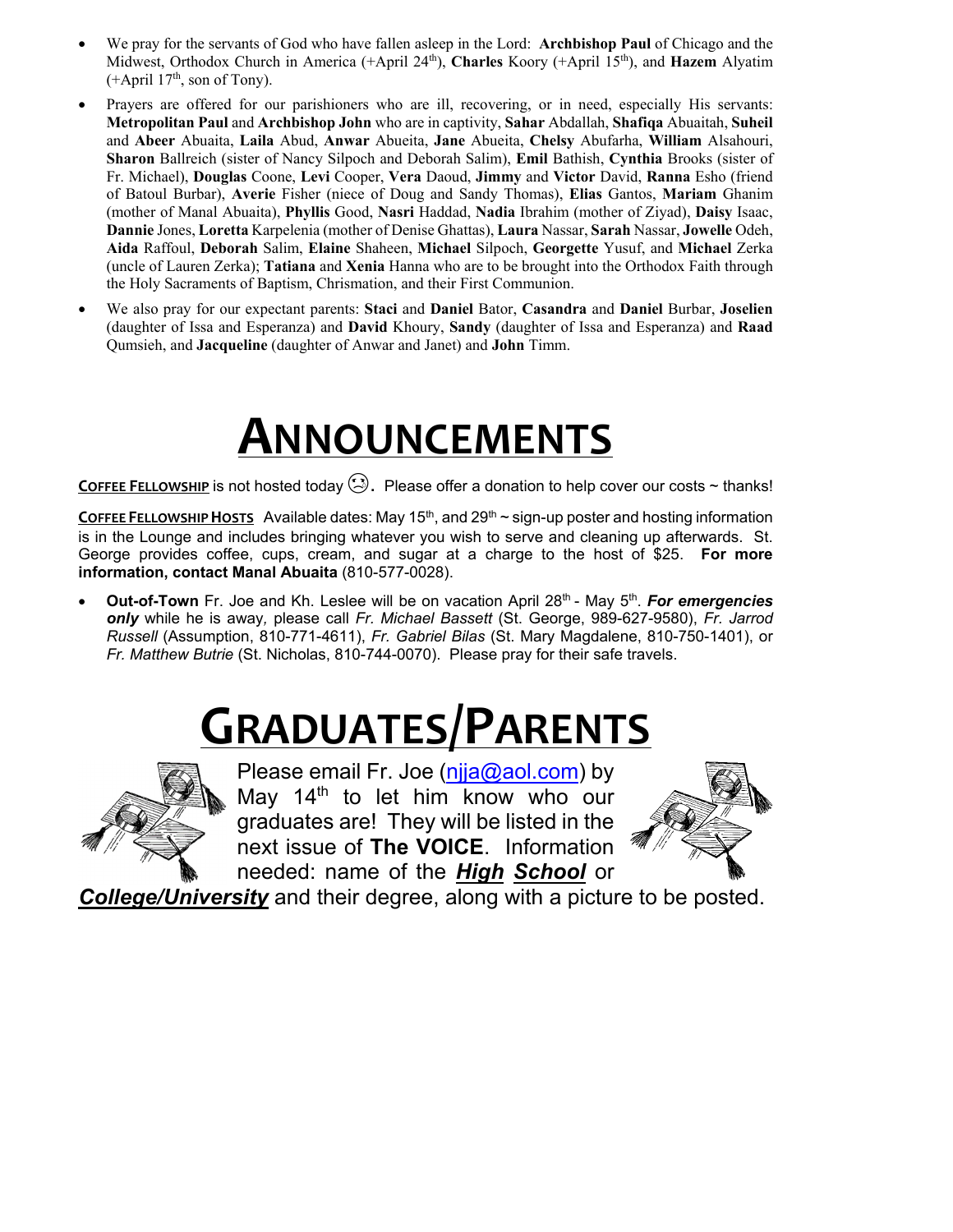**COLLEGE SCHOLARSHIPS AVAILABLE** We are very fortunate to have several scholarships available to those who wish to further their education. Some applications are in the Lounge and others are located at: https://antiochian.org/regulararticle/386. Please note THE DEADLINES!

The national **Food For Hungry People** program during the Great Fast is now over. Please empty your boxes and send your donation to the church either with a check or online at our website: https://saintgeorgeflint.org/.

**ST. GEORGE APPAREL!** Order Forms are on the Narthex table. There are sweatshirts, T-shirts, polo shirts, etc. with our St. George logo. TODAY is the deadline. For more information, see Church School Director, Janet Abueita.

#### **OUR STEWARDSHIP, OFFERINGS, & DONATIONS**

Though you might not come to church, **our stewardship, offerings, and donations are still very badly needed**. PLEASE help your parish by continuing to offer! If you cannot come to church, you can simply go to our parish website (https://saintgeorgeflint.org/) and donate on-line (use the QR code to the right) or you can bring or mail your offerings to St. George, 5191 Lennon Road, Flint, MI 48507. As always, THANK YOU for your generosity and love of our St. George!



### **St. George Men's Fellowship**

We want and need a Men's Fellowship to share experiences, encouragement, support, and biblical study. The Men's Fellowship at St. George Flint will provide a variety of opportunities to connect, build community, and have fun. We are thinking of bi-monthly gatherings, opening with a teaching from Fr. Joe/speaker followed with a social activity such as dinner, cards, etc. Other activities include: cooking meals at church, fundraising campaigns, and various ministry tasks at church. We pray you will find this fellowship fun and helpful in your Christian development and maturity. Please text or call Tony Daoud at 810-730-1011 to be added to our group text. This group text is strictly for fellowship activities and to inform you on events of our group and church. If you prefer e-mail, you can send your information to Tonydaoud00@gmail.com. All men of St. George are welcome and participation is highly encouraged! God willing, we will have our 1<sup>st</sup> gathering after Pascha.

#### **COMING EVENTS**

**Fasting Discipline** There is no fasting until the Ascension of our Lord into Heaven 40 days after Pascha on June 2<sup>nd</sup>. Tuesday **Ladies Auxiliary Meeting** 6pm Saturday Tatiana and Xenia Hanna Baptism 1pm *Great Vespers* **and** *First Confessions of our 2nd and 3rd Graders* 5pm